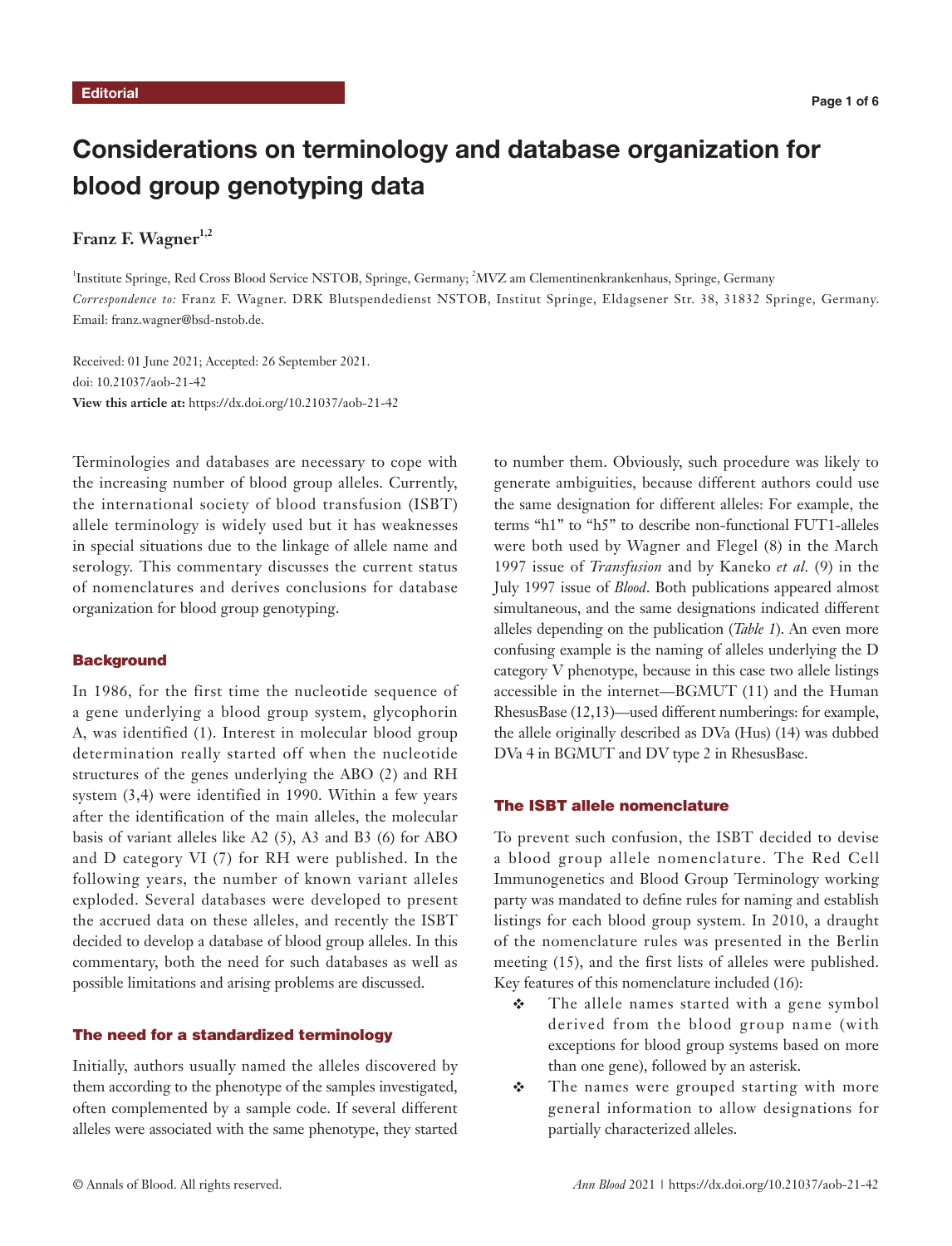**Table 1** Parallel description of FUT1 alleles "h1" to "h5"

| л.                   |                          |                      |                   |                                       |
|----------------------|--------------------------|----------------------|-------------------|---------------------------------------|
| Original designation | Nucleotide change        | Protein change       | Current ISBT name | Reference                             |
| h1                   | c.1047G > C              | <b>W349C</b>         | FUT1*01N.17       | (8)                                   |
| h <sub>1</sub>       | c.695G > A               | Trp232Ter            | FUT1*01N.08       | (9)                                   |
| h2                   | c.[461A>G;474A>G;954T>A] | Tyr154Cys            | FUT1*01N.02       | (8)                                   |
| h2                   | c.990delG                | Pro331GInfsTer6      | FUT1*01W.20       | (9)                                   |
| h3                   | c.776T > A               | Val259Glu            | FUT1*01N.10       | (8)                                   |
| h3                   | c.721T > C               | Tyr241His            | FUT1*01W.14       | (9)                                   |
| h4                   | c.513G > C               | Trp171Cys            | FUT1*01N.04       | (8)                                   |
| h4                   | c.442G > T               | Asp148Tyr            | FUT1*01W.04       | (9)                                   |
| h <sub>5</sub>       | c.944C > T               | Ala315Val            | FUT1*01N.14       | (8)                                   |
| h <sub>5</sub>       | c.[460T>C;1042G>A]       | Tyr154His, Glu348Lys | FUT1*01W.05.02    | (9); allele described previously (10) |

ISBT, international society of blood transfusion.

- The nomenclature focused on alleles relevant to transfusion medicine and did not necessarily include alleles irrelevant to transfusion medicine.
- Phenotypes and alleles could be listed in more than one place.
- Silent changes of the nucleotide sequence were disregarded.
- $\mathbf{\hat{P}}$  The phenotype encoded by the alleles was the key determinate of the naming, for example ABO null alleles were listed as O alleles even if their molecular structure was more similar to A than to the frequent O alleles.
- \* References were not included in the published allele listings, because these were linked in dbRBC.

In the following years, the ISBT allele nomenclature gained general acceptance and is currently regarded as gold standard for naming alleles.

#### Limitations of the ISBT allele nomenclature

While the ISBT allele nomenclature was devised in a way that was adapted to the state of molecular analysis at that time, some of the decisions turned out to have a downside, as discussed in the following paragraphs:

## *Antigen recombination impedes meaningful antigen-based allele names*

The intention to allow naming of the alleles with incomplete data works just for the main SNV defining

the "major" antithetical antigens of a blood group system. If there are more SNV of relevance, naming is getting complicated or even impossible.

For example, in the Kell blood group system, there are three pairs of antithetical antigens of general interest:  $K/k$ ,  $Kp^3/Kp^b$  and Js<sup>3</sup>/Js<sup>b</sup>. These are defined by SNV at positions c.578, c.841 and c.1790, respectively. Since K/k is the most important antigen pair, all K positive alleles are designated as KEL\*01.x while the k positive alleles are listed as KEL\*02.x (17). Obviously, testing the SNV at c.578 will discriminate KEL\*01 from KEL\*02 alleles. Antigen Kp<sup>a</sup> (K3) usually occurs on a k background in the KEL\*02.03 allele, sometimes the same antigen is found in a K context defining the KEL\*01.03 allele. As a result, demonstrating  $c.841T$  indicates that the allele is  $Kp^a$  positive but leaves it undecided whether the allele is KEL\*02.03 or KEL\*01.03. Happily,  $Js^{a}$  (K6) is usually found in a k-context in the KEL\*02.06 allele. Thus, correlating antigen and allele numbers is challenging but works as long as there are not too much recombinations.

A much more difficult example is the Knops blood group system. Here, the "main" allele  $KN*01$  carries the  $Kn^a$ (Kn1), McC<sup>a</sup> (Kn3), Kn4, Kn8 and probably DACY antigens defined by p.Val1561, p.Lys1590, p.Arg1601, p.Ser1610 (together with p.Arg1601) and p.His1208, respectively (18). Alleles with the antithetical antigens are designated KN\*02 (encoding for  $Kn^b$  instead of  $Kn^a$ ),  $KN^*01.06$  (McC<sup>b</sup> instead of McC<sup>a</sup>), KN\*01.07 (KN7 rather than KN4), KN\*01.-08 (lacking Kn8), KN\*01.−09 (lacking Kn9) and KN\*01.−05  $(lacking Yk<sup>a</sup> = Kn5 defined by p. Thr1408)$ . However, only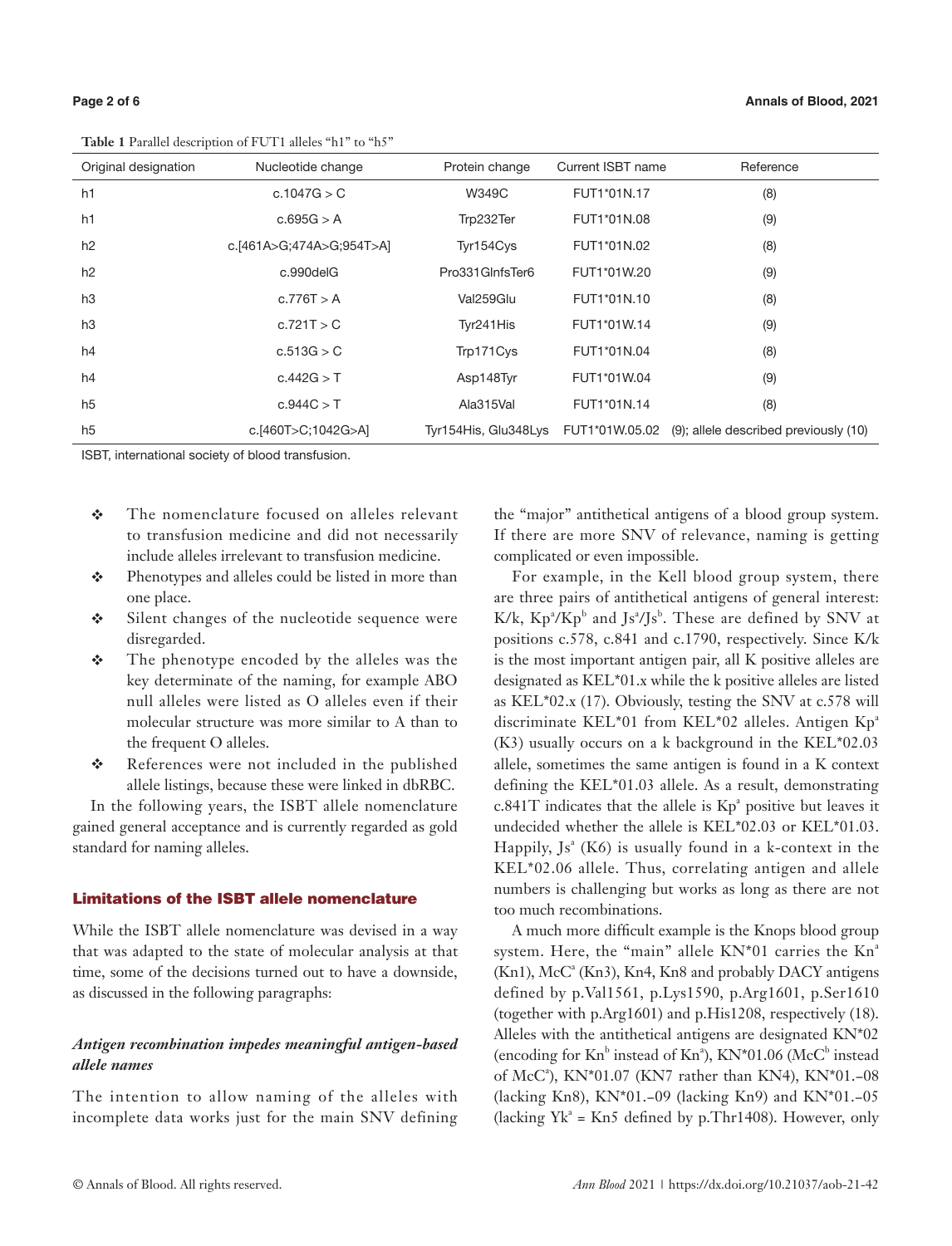#### **Annals of Blood, 2021 Page 3 of 6**

the positions 1561 to 1610 are closely linked, while there are recombinations between this block and position 1408 and between positions 1208 and 1408 (19). The p.Thr1408Met substitution defining the Kn:−5 phenotype usually occurs on a standard KN\*01 background leading to the KN\*01.−05 allele, but sometimes it occurs in a KN\*01.−08 background leading to a yet unnamed allele. Furthermore, the KN\*01.−05 allele occurs both in conjunction with p.1208His and p.1208Arg. The p.1208 polymorphism is the target of a relevant number of antibodies in the Knops blood group system (19), but obviously it is difficult to find useful allele names for samples in which only this polymorphism has been tested.

# *Serology as primary key of the allele name is sensitive to serologic uncertainties*

The primary focus on transfusion relevance, antigens and phenotype induces difficulties to name alleles with inconsistent or incomplete serologic information. For example, the RHD alleles include separate lists for normal and partial phenotypes (RHD\*01= standard RHD to RHD\*62), alleles with weak D expression (RHD\*01W.01 to RHD\*01W.145), DEL phenotype (RHD\*01EL.01 to RHD\*01EL.46), D negative phenotypes (RHD\*01N.01 to RHD\*01N.78) (20). With the increasing use of molecular methods, the serologic description of many alleles is "D positive yet peculiar phenotype". Should such alleles get an RHD\*x, RHD01W.x or RHD01EL.x designation? Even with better characterization, borderline alleles may appear as weak D or DEL depending on the methods used; and sometimes the partial D phenotype is disputed. Since the numbers are counted separately for each phenotype, moving an allele from one list to another is impossible without assigning a new number. A similar situation exists in the ABO system, the c.802G>A substitution vastly disrupts A transferase activity leading to an "O" phenotype (21) with a minimal residual A activity that can be demonstrated in expression models and is testified by an often weak anti-A isoagglutinine (22). This mutation is present in ABO\*O02.x alleles and in ABO\*Aw08 (as well as ABO\*Bw18). The classification of these alleles as Aw or O may be a matter of taste.

#### *Silent polymorphisms may be important*

While the omission of silent changes is correct regarding the expected antigens, sometimes such changes are of relevance for the clustering of alleles. For example, a silent SNV at position c.357 (23) is of importance for grouping the FUT2 alleles in several populations. However, as silent SNV it is disregarded in the ISBT allele names for FUT2.

#### *Users need references*

The omission of references temporarily became a problem when dbRBC was taken offline. However, this limitation is easily overcome by adding this information.

#### *Possible solutions for the limitations*

Silent polymorphisms could easily be integrated without changing the whole naming process, and the references are already added in the new allele tables. In contrast, the problems with antigen recombination and discrepant serologic descriptions are inherent to the allele naming approach selected by the ISBT and cannot be overcome without abandoning the current ISBT allele names. Most likely, such step would incur more confusion than the current limitations. Nevertheless, it is obvious that any attempt to group allele names by criteria not derived from the molecular structure may lead to difficulties. Therefore, in a database the primary key should not reflect serology but such data should be added as additional fields.

#### The importance of allele databases.

In 1999, the first listings of blood group alleles appeared in the Blood Group Mutation database (now offline) (11), and the Human RhesusBase (www.rhesusbase.info) (12,13). More than ten years later, the first allele tables were shown at the ISBT website (https://www.isbtweb. org/working-parties/red-cell-immunogenetics-and-bloodgroup-terminology). Since then, many resources list blood group alleles: Erythrogene (www.erythrogene.com/) (24), BloodAntigens (bloodantigens.com/cgi-bin/a/a.fpl) (25); Rheference (www.rheference.org) (26). In addition, the National Center for Blood Group Genomics maintains RHCE tables (www.bloodgroupgenomics.org/rhce/ rhce-table). These databases get increasingly important for automated analysis of sequencing or next generation sequencing data, as several tools are available: bloodtyper (25,27), BOOGIE (28), RBCeq (29).

#### What is an allele?

Obviously, the central part of a blood group allele database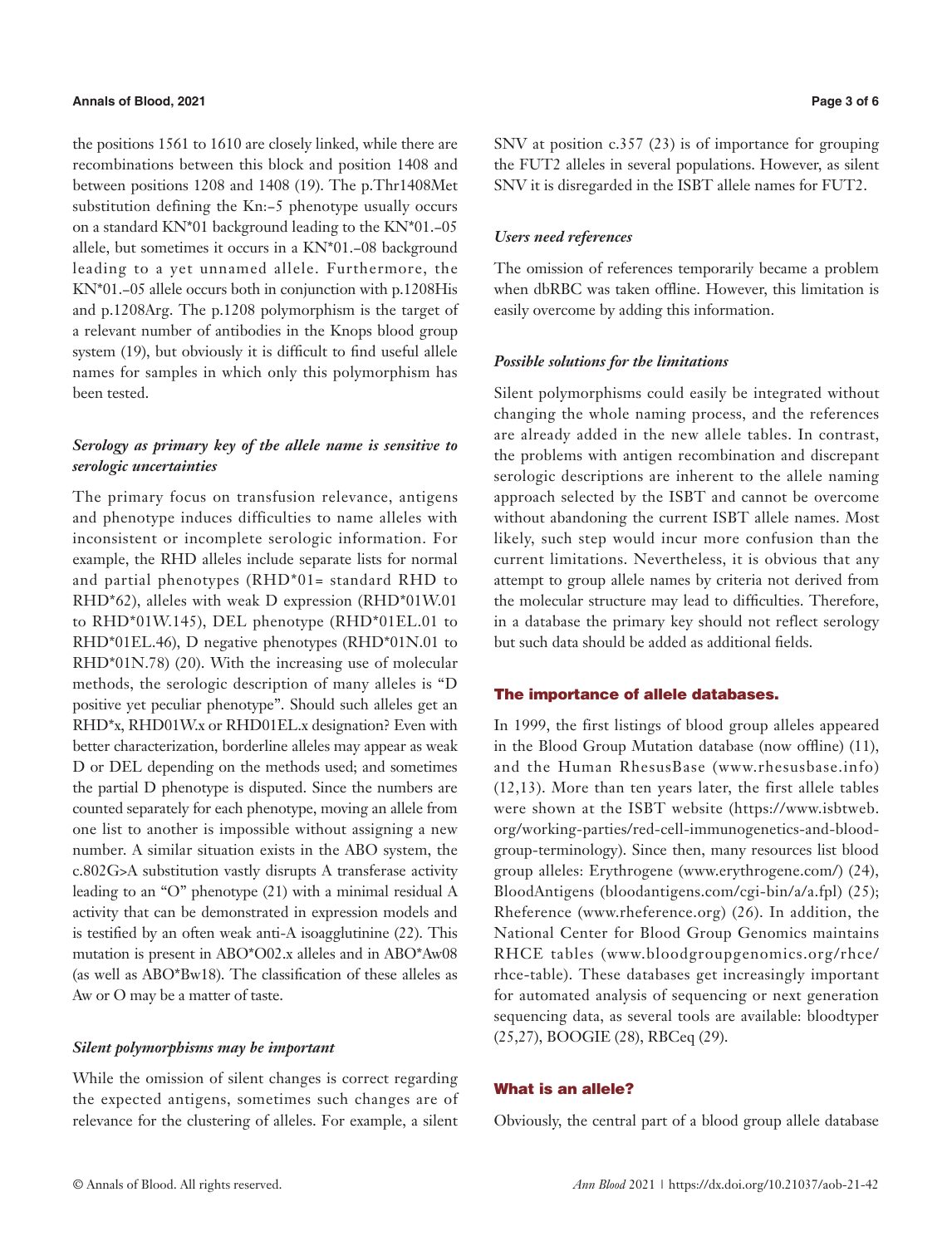is a table with alleles. While this answer seems obvious, the question what defines an allele is far from trivial. In early days of molecular analysis, characterization was sometimes based on testing a few SNV only. For many years, the standard of characterizing ABO alleles consisted of sequencing exons 6 and 7 only, disregarding any changes in exons 1 to 5. While such characterization would be considered incomplete nowadays, the information on the relation with the phenotypes is out there, and the balancing act is how to deal with such incomplete yet important information.

As silent changes are neglected by the ISBT nomenclature, the ISBT alleles are effectively defined by the protein sequence. Most current publications include the full exon sequence, often with exon-near intron sequences, and possibly most current transfusion specialists would consider this characterization as a characterization of an allele. However, full genomic sequences are increasingly becoming available, and it is likely that in the future a full allele characterization is expected to include the full genomic sequence of the allele (30-32), or in case of RH and MNS, even of the full haplotype.

Obviously, it is easy to derive the less detailed descriptions from the more detailed ones. However, many data have been accumulated based on less detailed descriptions, and it is a balancing act for a database to deal with such data while allowing analyses based on the most detailed allele definition available. Possibly, the data model should include a hierarchical approach dealing with several levels of details and defining a possible inheritance between the more and less detailed descriptions.

#### Possible scope of allele information

One major intent of an allele database is the possibility to identify an allele and to get its name or designation. For many years, the ISBT allele listing just gave this information: the mutations, the name and a very imprecise phenotype description. Nevertheless, this bundled information was extremely important to enhance the communication between scientists who could now indicate alleles in a readable way rather than referring to long molecular structures or self-invented names.

The next important information are the references, which were initially omitted in the ISBT allele listings but are currently added. The availability of references is extremely helpful for scientists, as they can easily access additional information on a defined allele. Even the oldest allele listings like the Blood Group Mutation database (11) and the Human RhesusBase (12) included references for these alleles.

Other information of pertinent interest includes a phenotypic characterization of the allele regarding different antigens (normal, weakened or absent expression), the frequency of this allele in different populations, clinical observations (immunization, disease association) correlated with the allele. Often, direct evidence is lacking, but structural models may predict them.

### Web frontend and querying

Usually, the users communicate with an allele database by a web frontend. Older listings were simple lists of alleles (e.g., the "old" ISBT allele tables), or listings of alleles linked to descriptions of the alleles (e.g., the Human RhesusBase). For several blood group systems, the Blood Group Mutation database allowed to depict the alleles as excel files giving a rapid overview. More modern frontends as used in Erythrogene and Rheference allow searching for alleles by name, SNV or gene. The detailed information is often enriched with information on phenotype, frequency, or haplotype association. Very detailed information is given by Rheference, the Human RhesusBase and the Blood group genomics RHCE tables.

These features are becoming increasingly important, and the choice of a suitable programming framework for the frontend is an important for the programming efforts needed to generate a user-friendly frontend. Likewise, the expectations and needs of the users might differ between user groups and applications (identification of alleles of known serology, prediction of serology from sequencing data, analysis of results obtained with commercial test kits) and should be investigated, e.g., by surveys.

#### Data entry

Another crucial topic of an allele database is data entry. While the quality of this feature is invisible for the user, it is essential for the quality of the data in the database. Information in publications is usually not structured, and artificial intelligence analysis of publications are not yet in use. When the first alleles were described, they were usually not submitted to a nucleotide database but just mentioned in the publication. For some blood group systems, the counting of the nucleotides has been changed making the correct alignment of such descriptions to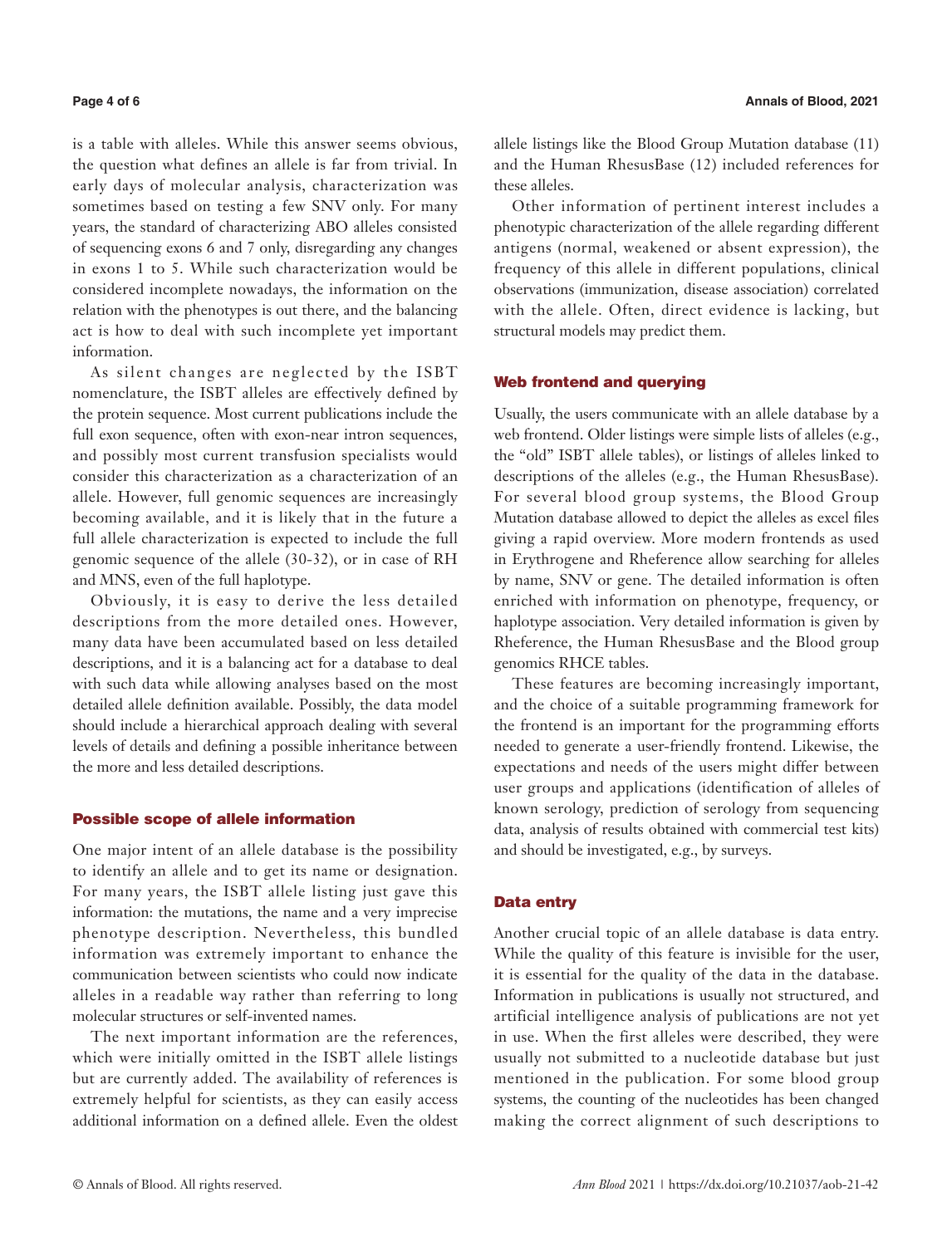#### **Annals of Blood, 2021 Page 5 of 6**

modern sequences laborious. Even if sequences have been deposited in nucleotide databases, the description of serologic features is insufficiently standardized. Sometimes, sequence information has been found to be incorrect most likely because authors did not submit original sequences but edited a template, leading to series of incorrect alleles if the template contained an error.

Nowadays, the number of alleles described is painstakingly high, and the time needed to enter the data into the database is a limiting factor, because the specialists are often involved in other projects and have only limited time for data entry. Thus, when a new blood group allele database is designed, its ultimate fate will most likely depend on versatile options helping the curators to spend their time on important decisions rather than manually entering the data.

### Summary and conclusions

A standardized blood group allele nomenclature is necessary to prevent ambiguities. For an allele database, the primary key should not depend on serology. A major challenge for the data model is the different level of allele characterization in different publications that might best be coped with by a hierarchical allele model. Besides information structuring, a user-friendly web front-end and a curator-friendly data entry support will be key factors for the success of a blood group allele database.

### Acknowledgments

*Funding:* None.

#### Footnote

*Provenance and Peer Review:* This article was commissioned by the Guest Editor (Frederik Banch Clausen) for the series "Blood Group Genotyping" published in *Annals of Blood*. The article has undergone external peer review.

*Conflicts of Interest:* The author has completed the ICMJE uniform disclosure form (available at [https://dx.doi.](https://dx.doi.org/10.21037/aob-21-42) [org/10.21037/aob-21-42](https://dx.doi.org/10.21037/aob-21-42)). The series "Blood Group Genotyping" was commissioned by the editorial office without any funding or sponsorship. The author had royalties from patents on the molecular biology of RH (weak D and RhD negative) and is member of the ISBT working party on red cell immunogenetics and blood group terminology and of the steering committee for the ISBT allele database. The author administrates the Human RhesusBase. The author has no other conflicts of interest to declare.

*Ethical Statement:* The author is accountable for all aspects of the work in ensuring that questions related to the accuracy or integrity of any part of the work are appropriately investigated and resolved.

*Open Access Statement:* This is an Open Access article distributed in accordance with the Creative Commons Attribution-NonCommercial-NoDerivs 4.0 International License (CC BY-NC-ND 4.0), which permits the noncommercial replication and distribution of the article with the strict proviso that no changes or edits are made and the original work is properly cited (including links to both the formal publication through the relevant DOI and the license). See: [https://creativecommons.org/licenses/by-nc-nd/4.0/.](https://creativecommons.org/licenses/by-nc-nd/4.0/)

#### **References**

- 1. Siebert PD, Fukuda M. Isolation and characterization of human glycophorin A cDNA clones by a synthetic oligonucleotide approach: nucleotide sequence and mRNA structure. Proc Natl Acad Sci U S A 1986;83:1665-9.
- 2. Yamamoto F, Clausen H, White T, et al. Molecular genetic basis of the histo-blood group ABO system. Nature 1990;345:229-33.
- 3. Chérif-Zahar B, Bloy C, Le Van Kim C, et al. Molecular cloning and protein structure of a human blood group Rh polypeptide. Proc Natl Acad Sci U S A 1990;87:6243-7.
- 4. Le van Kim C, Mouro I, Chérif-Zahar B, et al. Molecular cloning and primary structure of the human blood group RhD polypeptide. Proc Natl Acad Sci U S A 1992;89:10925-9.
- 5. Yamamoto F, McNeill PD, Hakomori S. Human histoblood group A2 transferase coded by A2 allele, one of the A subtypes, is characterized by a single base deletion in the coding sequence, which results in an additional domain at the carboxyl terminal. Biochem Biophys Res Commun 1992;187:366-74.
- 6. Yamamoto F, McNeill PD, Yamamoto M, et al. Molecular genetic analysis of the ABO blood group system: 1. Weak subgroups: A3 and B3 alleles. Vox Sang 1993;64:116-9.
- 7. Mouro I, Le Van Kim C, Rouillac C, et al. Rearrangements of the blood group RhD gene associated with the DVI category phenotype. Blood 1994;83:1129-35.